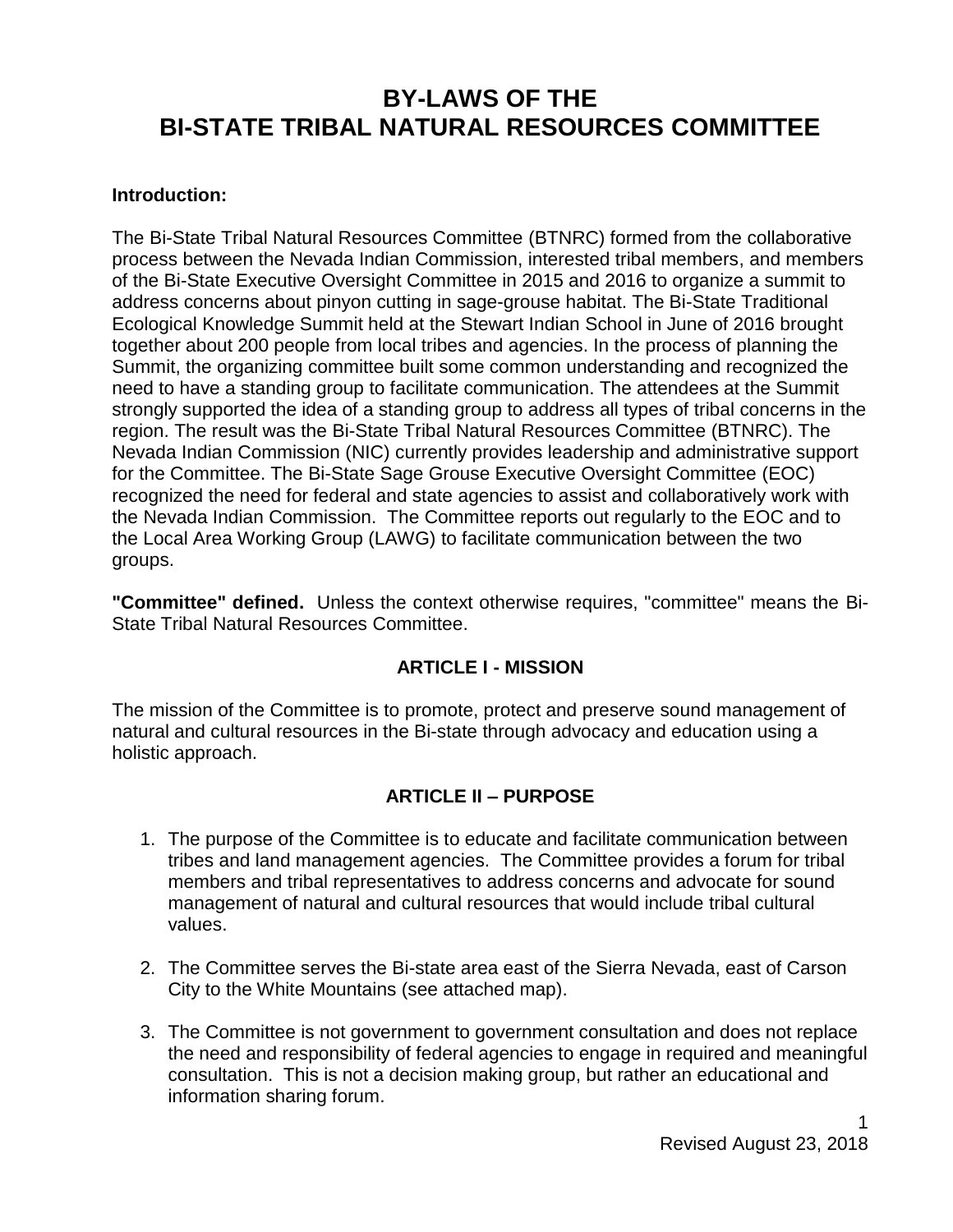- 4. The Committee provides an inter-tribal and interagency forum where issues can be discussed. The Committee promotes the opportunity for Tribes and tribal members to hear from multiple federal agencies at one time. This also provides an opportunity for federal agencies to hear from multiple tribes and tribal individuals at once and for multiple tribes and tribal individuals to express concerns with everyone at once. If the tribes want to speak with one voice on an issue, all can agree an issue is important.
- 5. The Committee disseminates information that reflects current legislation, theory, methodology, and practices in natural resource management in the Bi-state area. The Committee also plans sessions with tribal entities, state agencies, federal agencies and community members to discuss needs and develop and implement workshops or conferences for tribal entities to influence public land management.
- 6. The BTNRC regularly reports its activities to the EOC and LAWG.

## **ARTICLE III - MEMBERSHIP**

### **Appointment of members; meetings.**

- 1. Members of the committee shall be selected from among residents, agencies, tribes and communities within the bi-state who are familiar with natural resources.
- 2. The committee consisting of members appointed by their tribe or tribal organization and approved by the Committee is hereby created. The Committee consists of:
	- a) Tribal government representatives: One representative and an alternate from each of the Tribes (See list shown as Attachment A) having traditional lands and/or any tribe with traditional use in the Bi-state (including non-federally recognized tribes) is welcome to attend.
	- b) Tribal organization representatives: One member from each of the tribal organizations in the Bi-state
	- c) Tribal individuals at large
- 3. Participants from each of the federal and state land and wildlife management agencies will be ex-officio members: Staff person(s) and all decision makers/leaders of agency units in the bi-state area are invited and may attend. Ex officio members do not have voting privileges. See list of agencies shown as Attachment B.
- 4. Each member serves a term of 2 years. A member may be re-appointed for additional terms of 2 years in the same manner as the original appointment.
- 5. A vacancy occurring in the membership of the committee must be filled in the same manner as the original appointment. The committee, upon a majority vote may recommend a member to fill a vacant position until the next regular scheduled meeting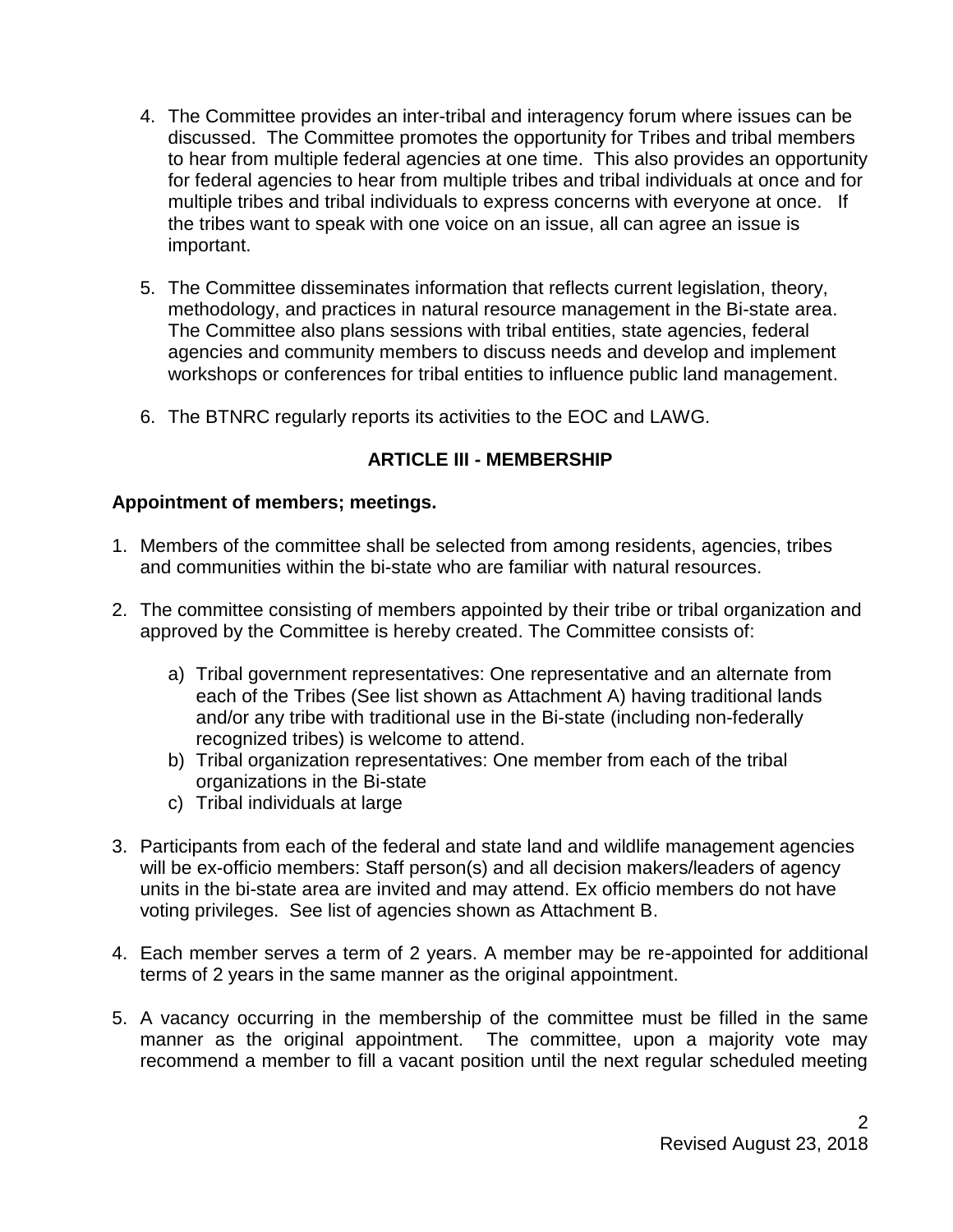of the BTNRC where an appointment will be made to fill the position for a two (2) year term.

- 6. The committee shall meet at least quarterly and may meet at such times and places, or by teleconference/videoconference as it considers necessary to carry out its purposes.
- 7. At its first meeting and annually thereafter, the committee shall elect a chairman and vice-chairman from among its members.
- 8. The designated facilitator serves as the coordinator of the Committee and is an exofficio position. Ex-officio members do not have voting privileges.
- 9. QUORUM: A simple majority of the official members entitled to vote, represented in person shall constitute a quorum at a meeting of the Committee membership.

# **ARTICLE IV - OFFICERS**

### Duties:

- 1. The designated facilitator:
	- a. Prepares the agenda with input from the Committee chair and Committee membership.
	- b. Prepares, keeps current, and presents the Committee budget.
	- c. Advises the Chair and the Committee.
	- d. Liaises between Committee and other stakeholders.
	- e. Notifies Committee membership of upcoming meetings and other communications.
	- f. Records, publishes and disseminates minutes of Committee meetings.
	- g. Makes necessary meeting accommodations for Committee members.
	- h. Communicates with Committee and other advocates for environmental subjects.
- 2. Chair: Conducts the Committee business and the Committee meetings.
- 3. Vice-Chair: Acts on behalf of the Chair in the Chair's absence.

# **ARTICLE V – OFFICER or MEMBER REMOVAL**

After just cause has been determined by the membership of the Committee, an official recommendation to the appointing authority may be made to remove and replace an appointed member.

REMOVAL OF OFFICERS:

By a vote of the majority of the Committee members present at a regularly scheduled meeting, an officer may be removed with or without cause, and such action shall be conclusive on the officer so removed.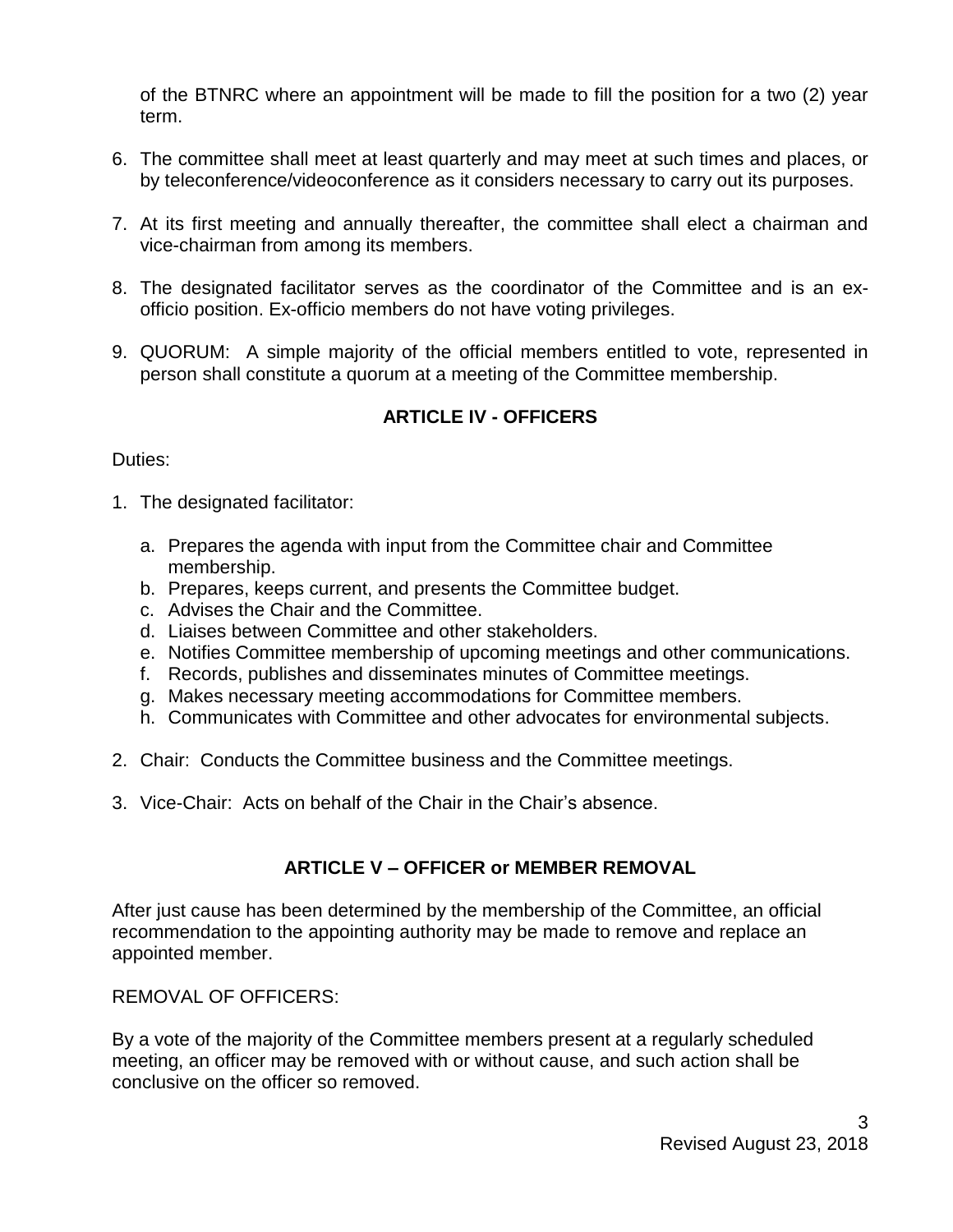## **ARTICLE VI – MEETINGS and TRAVEL**

The Committee shall meet quarterly unless otherwise determined by the Committee membership.

A meeting agenda will be prepared by the Chair for each meeting.

Members may request in writing to the Chair items to include on the agenda. Meetings will be conducted under Roberts Rules of Order.

Decisions requiring a vote will be decided by a simple majority vote.

Meeting notes of each meeting will be recorded by the designated facilitator. Meeting notes will be published and disseminated in draft form to Committee members as soon as possible after each meeting for review of content accuracy. Meeting minutes in final form will then be presented for Committee approval at the next regularly scheduled Committee meeting.

## **ARTICLE VII - AMENDMENTS**

These By-Laws may be amended, repealed, or replaced by new By-Laws adopted by a majority vote of the Committee members present at a regularly scheduled meeting. There must be at least a thirty (30) day written notice to committee members and a first reading at a regularly scheduled meeting of all changes to the By-Laws before the By-Laws can be amended, repealed, or replaced.

Whenever any amendment or new By-Law is adopted, it shall be permanently recorded as an update to the original By-Laws. If any By-Laws are repealed, the fact of repeal with the date of the meeting at which the repeal was enacted shall be stated in the minutes of that meeting and included in the By-Laws. Whether any provision of the By-Law is either amended or repealed, a marginal note shall be made thereon indicating the place or page where the amendment or repeal may be found.

## **Attachment A**

## **Tribes with Ties to the Bi-State Area**

**NV Tribes** Fallon Paiute Shoshone Tribe Pyramid Lake Paiute Tribe Reno Sparks Indian Colony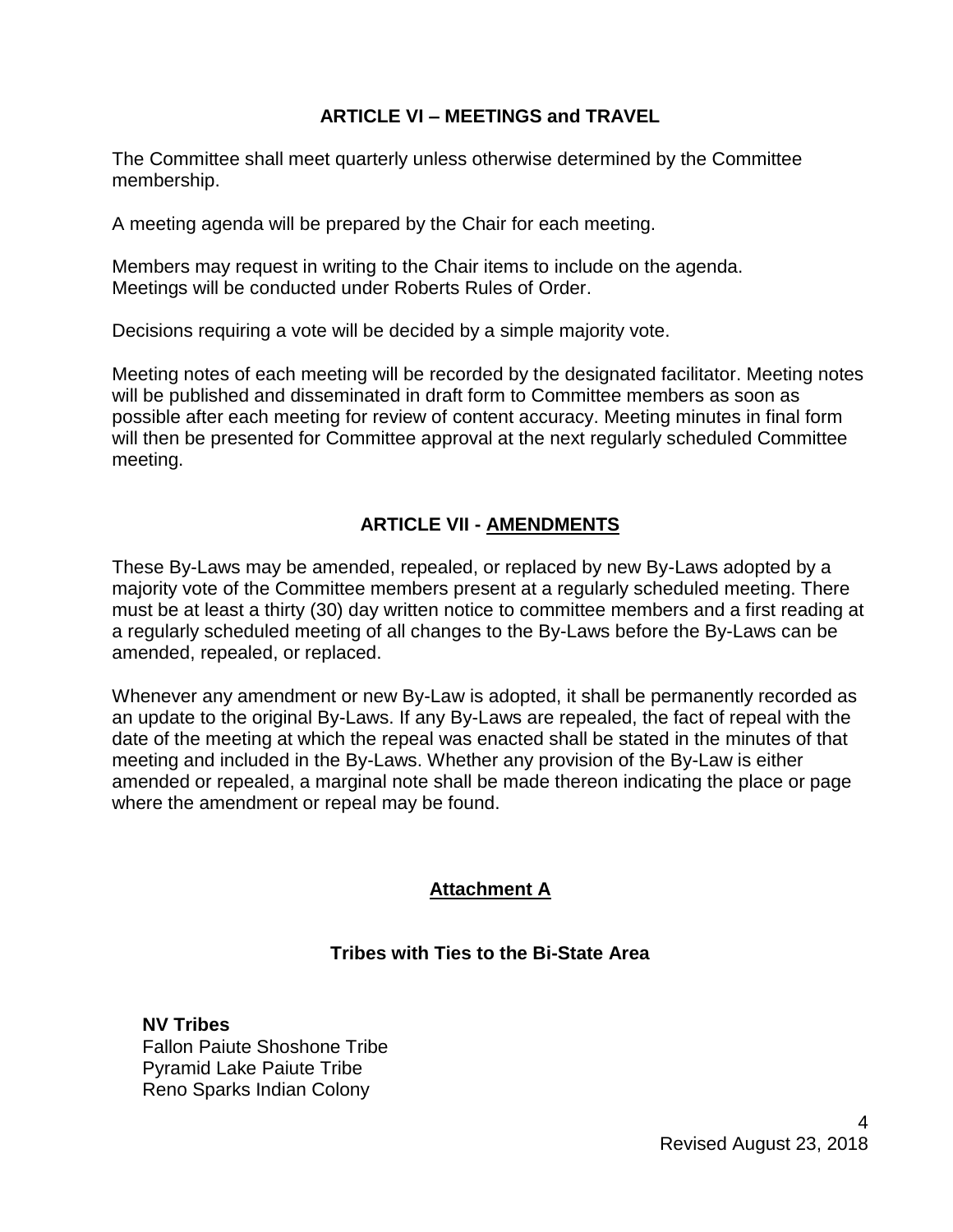Walker River Paiute Tribe Washoe Tribe of Nevada & California Yerington Paiute Tribe

### **CA Tribes**

Antelope Valley Indian Community Big Pine Paiute Tribe of Owens Valley Bishop Paiute Indian Tribe Bridgeport Paiute Indian Colony Ft. Independence Community of Paiute Indians Lone Pine Paiute-Shoshone Reservation Mono Lake Kutzadika Tribe Timbisha Shoshone Tribe Utu Utu Gwaitu Paiute Tribe Benton Paiute Reservation

## **Attachment B**

### **Land and Resource Agencies in the Bi-State Area (Including, but not limited to)**

- 1. U.S. Forest Service
	- a. Humboldt-Toiyabe National Forest (Region 4)
	- b. Inyo National Forest (Region 5)
- 2. Bureau of Land Management
	- a. Bishop Field Office (CA, Central California District)
	- b. Sierra Front Field Office (NV, Carson City District)
	- c. Stillwater Field Office (NV, Carson City District)
- 3. U.S. Fish and Wildlife Service
	- a. Reno Nevada Field Office (including Bishop Field Station)
- 4. Natural Resource Conservation Service (NRCS)
	- a. CA
	- b. NV
- 5. U.S. Geological Survey
- 6. Nevada Department of Wildlife (NDOW)
- 7. California Department of Fish and Wildlife
- 8. Nevada State Parks

Record of Review and Approvals:

1. Approval by Review Committee

First reading of By-Law revisions took place at the February 8, 2018 BTNRC meeting and was approved by the review committee members on August 23, 2018